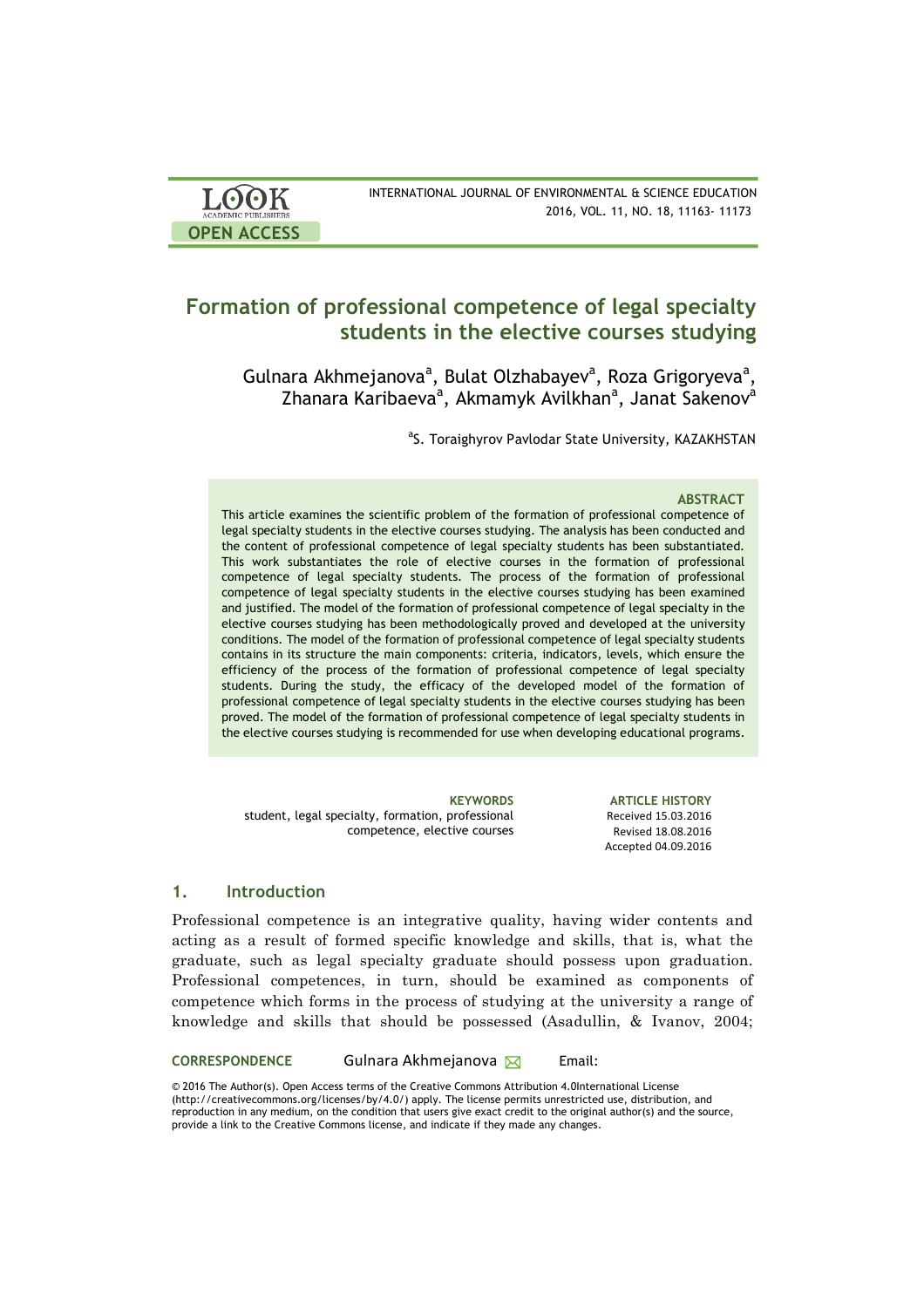#### ൟ 11164 AKHMEJANOVA ET

AL.

Berkimbaev *et al.*, 2012; Chown, 1994; Rakhimbekova *et al.*, 2015; Sundburg, 2001; Schantz, 2012). Professional competences are described using standards and criteria of tasks completion or behavioral standards, describing the active capabilities of a university graduate in a social context of professional activity. We must agree with the major opinion of researchers (Fernandez *et al.*, 2012; Hutchinson, 1994; Brown-Rice, & Furr, 2013; Kerimbaeva, 2012; Kosyanova, 2008; Sakenov *et al.*, 2012, Burger, 1973) that competence is an integrative characteristic of personality, which is a holistic, systemic set of qualities necessary for the successful implementation of activities in specific areas: the so-called competences, as well as the ability to effectively solve problematic situations and tasks that occur in all other spheres of its activity. In turn, the professional competency of legal specialty students is considered as the most important component of professional education, as an integral characteristic of personal and proactive qualities of the future legal expert, reflecting not only the level of knowledge, skills and experience, necessary to achieve the goals of professional activities, but also social and moral position of a person, professional competences of legal specialty students, which is a significant factor in allowing the graduate to adequately integrate into the social space, and doing legal activity of a certain kinds, to guide his or her impacts to the natural, social environment and different social relations. After graduation, a legal specialty graduate shall:

- Master basic legal courses according to his or her specialty, to have good theoretical proficiency.

- Be able to use legal concepts.

- Have skills of development of the legal information space.

- Have an active attitude to life as a student, a creative approach to his or her legal activity.

- Have computer skills and participation in legal Internet projects.

- Have knowledge of a foreign language.

- Have knowledge on legal etiquette, the culture of behavior.

- Know the culture of legal writing and speaking, properly express his or her thoughts, be able to present arguments in the support of his or her legal point of view.

- Have a notion on the rights and responsibilities of a lawyer for professional self-determination.

- Have knowledge and skills in the field of healthy lifestyle.

- Know the procedure of doing legal specialty activity and professional ethics.

- Have skills on taking on legal responsibility in relation to his or her own activities, be self-critical.

Modern academic specifics of educational programs of the university is reflected in the content of elective courses which provides the legal specialty student with the possibility of formation of professional skills and competences, legal activities sphere-oriented having regard to the needs of the community. Elective courses are chosen courses; their content allows to meet professional interests in accordance with personal inclinations. In turn, elective courses are the list of legal disciplines of learning approved by the educational organizations, included in the component of choice, of which the student forms his or her individual curriculum within the established credits. Elective inclinations provide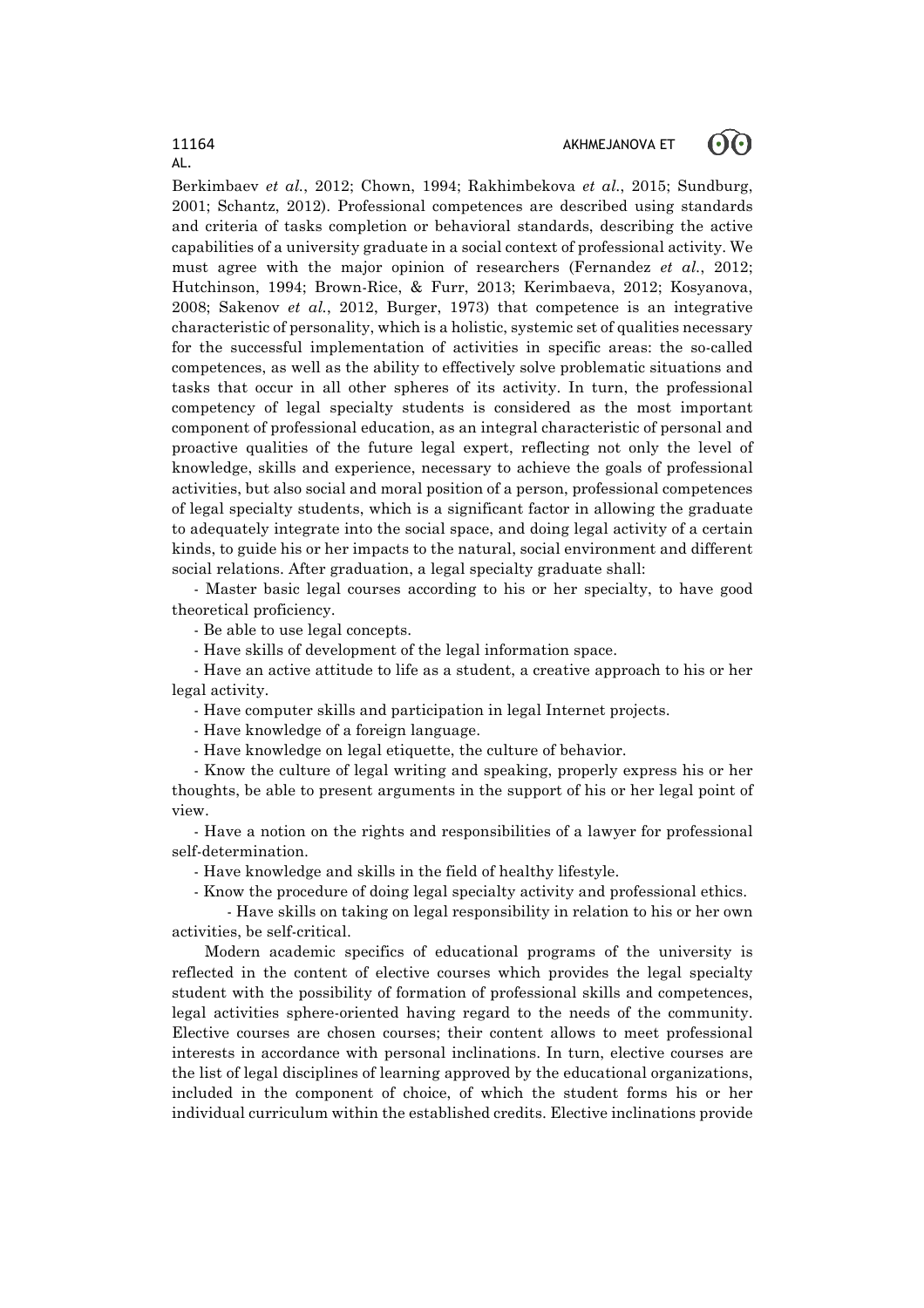knowledge and skills for future lawyers, influence the formation of their professional competence as experts. It should be noted that until now, the problem of interrelation of elective courses with formation of professional competence of legal specialty students hasn't been widely examined. The analysis of the scientific research of Svistunov (2008), Zhaparova *et al.* (2013), Asenova *et al.* (2013), Day (1994), Kaminskaya, & Ratinov (1974), Kenenbaeva, & Tleulesova (2013), Kul'kov (2013), Nielsen (1994), Ponomarchuk (2011), Zippelius (2012) shows that the universities do not possess the sufficient level of scientific organization of educational process, contributing to the influence of elective courses on the formation of professional competence of legal specialty students. It has allowed to formulate the basic contradiction between the objective necessity of the formation of professional competence of legal specialty students and the insufficient degree of theoretical bases status of formation of professional competence of legal specialty students in the elective courses studying in the higher education system. Thus, the goal of our research is to justify the process of the formation of professional competence of legal specialty students in the elective courses studying.

## **2. Methods**

Research methods: in order to address the set goal of justifying the process of the formation of professional competence of legal specialty students in the elective courses studying, we used theoretical research methods: study and analysis of philosophical, sociological, and legal literature on the research problem of professional competence; of conceptual-terminological apparatus; of approaches of scientists to the studied problem of elective courses and professional competence; analysis, synthesis, comparison, generalization, modeling in the study of the process of the formation of professional competence of legal specialty students in the elective courses studying. The methodological basis of the research is the contemporary theories and concepts of higher education; research on the formation of professionalism of the lawyer; research on the formation of lawyers' professional competency; the ideas of system, culturological, personal, activebased, humanistic, axiological, acmeological, legal approaches of higher education; the idea of subject activity of personality in the process of his or her activity; the development of technological approaches and variable technologies of higher education, provisions for elective courses, elective courses directory.

#### **3. Results**

The competence-based approach to legal education is active-based, so the item-byitem development in legal specialty students of the ability to carry out one or another mental or practical action becomes one of its important aspects. At that, it is important for students to have a view on the rights and duties of a legal expert for further professional self-determination. The student choosing a profession of a lawyer should clearly understand that almost any written document and made decision will involve consequences. It is also necessary to know the procedure of legal activity and professional ethics of the chosen legal specialty. One of the main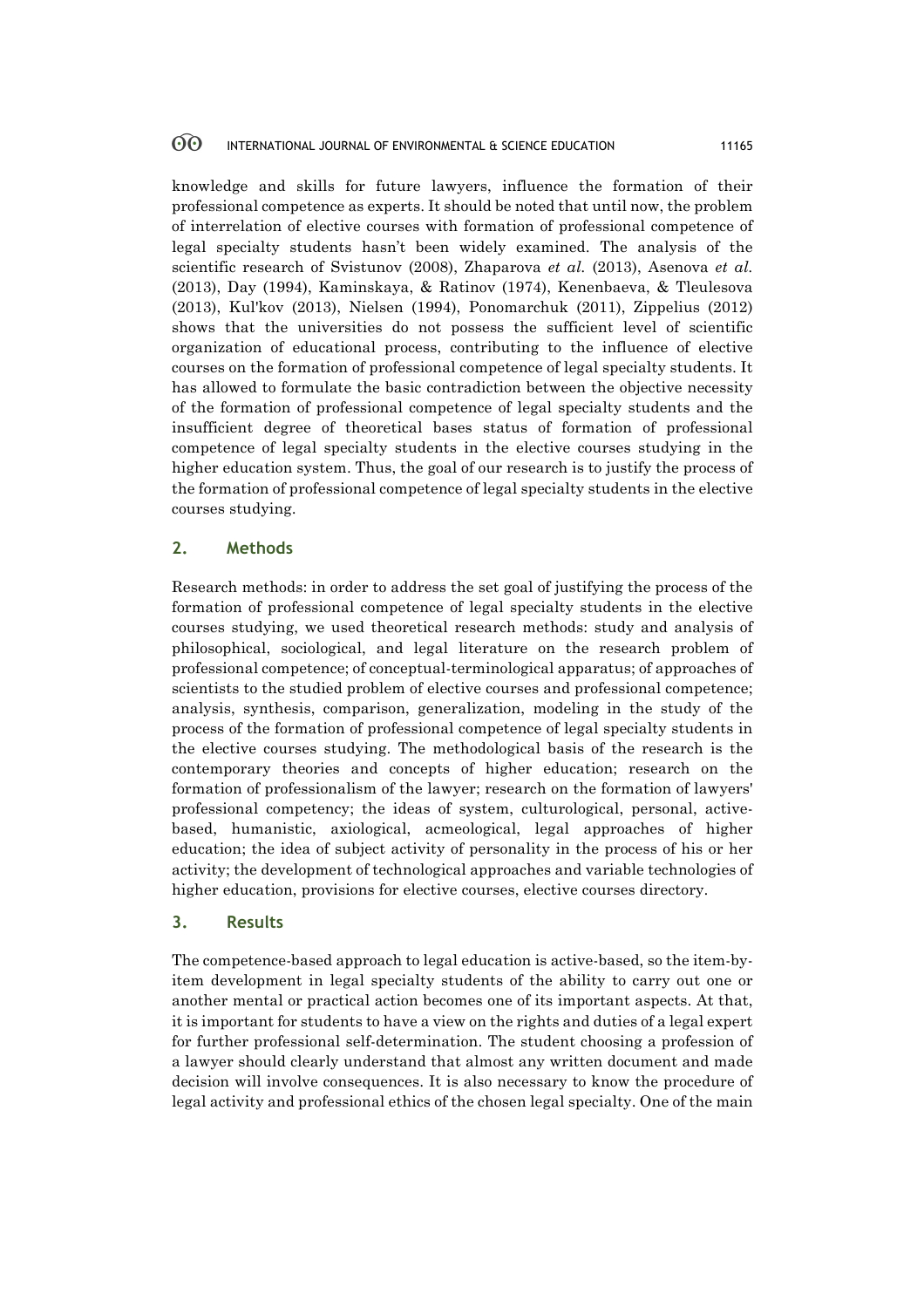## 11166 AKHMEJANOVA ET



conditions of the formation of professional competence of legal specialty student in the process of learning should be his or her identity as a subject of educational activity whose objective is the gradual acquisition of knowledge, abilities and skills. Only self-organization, self-control will enable the student to become competent in received legal specialty. The analysis of research works of Pillai (2016), Fernandez *et al.* (2012), Ponomarchuk (2011), Ishanov, & Bekmambetova (2013), Gifford (1994), Kramsch (2006), Svistunov (2008), Warren (1973), Pillai (2016) allows us to assert that professional education evolves conditions, factors and variability of professional training of students. These studies provide a basis for the assertion that the elective courses affect the training of legal specialty students, the process of development and formation of their professional competence.

The professional competence of legal specialty students is a characteristic of professional, personal qualities of a student including professional competences, providing effective and expedient implementation of professional activity:

- To know current legislation and all other sources of law.

- To be able to combine public and private interests.

- To be able to allocate the liability for a specific incident.

- To know the law enforcement practice in general and litigation in particular.

- To be able to apply the law in the alleged circumstances and to freely navigate in its hierarchy.

- To be able to make agreements and documents of a procedural nature and be able to conduct their legal expertise.

- To have a clear view of the proceedings in judicial and extrajudicial proceedings.

- To be able to give qualified legal opinions and advice (Ponomarchuk, 2011; Svistunov, 2008; Burger, 1973).

This understanding of professional competence of future lawyers creates the scientific basis for the development of the content of elective courses as means of professional training of legal specialty students.

We propose the following criteria of professional competence of legal specialty students:

- content (quality of assimilation of legal knowledge, level of professional literacy, mastering of a complex of legal concepts, categories, and laws);

- motivational (qualities and properties of the personality, tolerance, psychological readiness for future activity as a lawyer);

- active-based (quality of mastering of legal actions, having a professional focus, existence of abilities of the rational labor organization, the use of legal knowledge in non-standard situations, skills of design, organization and implementation of professional activity of a future lawyer).

The levels of professional competence of legal specialty students: high, medium, low.

We identified a set of organizational conditions that enhance professional competence of legal specialty students:

- Quality training of legal specialty students.

- Qualitative composition of faculty legal specialty students.

AL.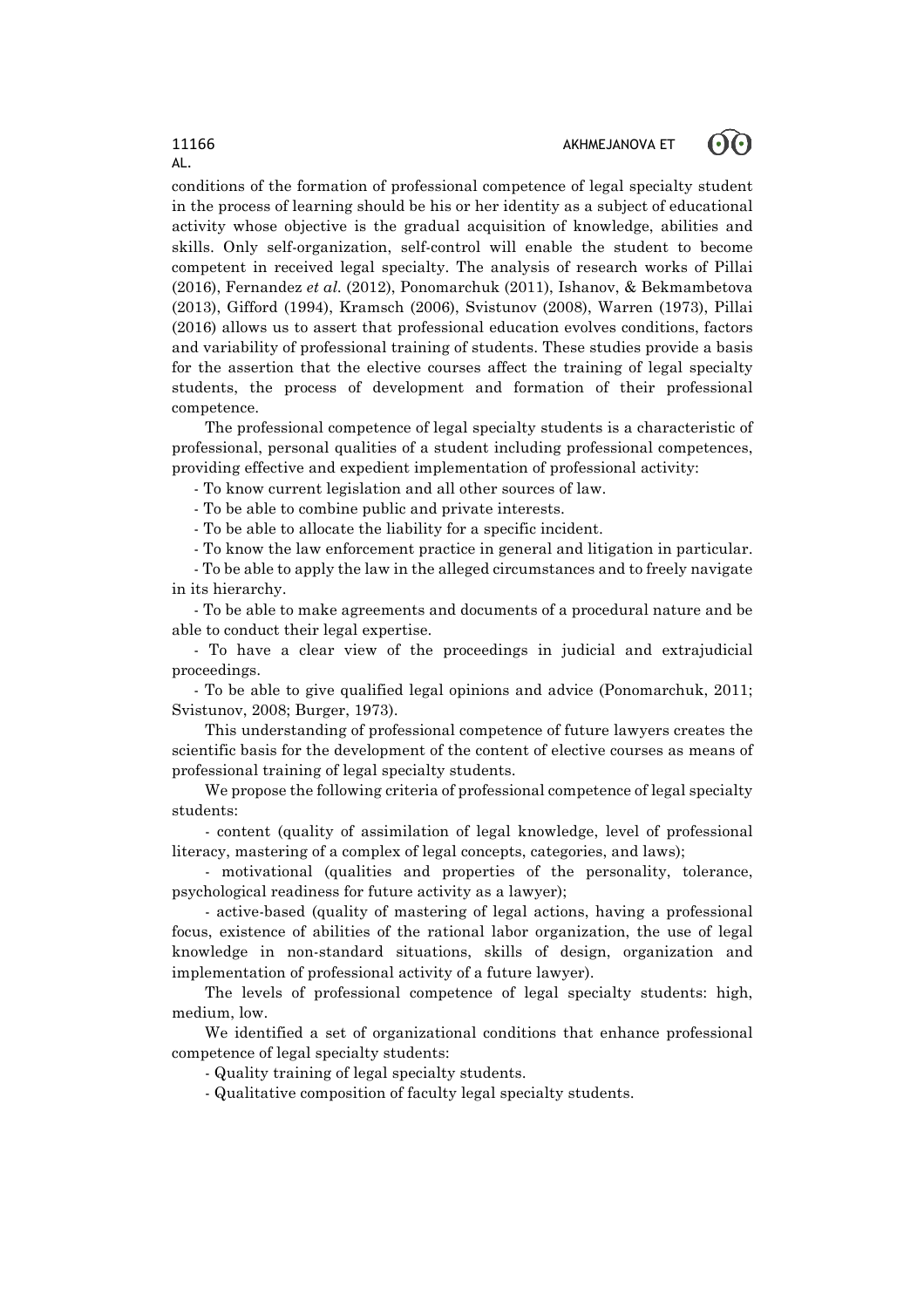- Quality of technology of teaching of elective courses (legal workshop, legal psychology, methodology of organization of work of the lawyer).

- Quality and monitoring of results of professional training of legal specialty students.

The process of studying of elective courses, we consider as the means of formation of professional competence of legal specialty students. Practically this is the activity aimed at disclosure and implementation of the above criteria, levels, conditions of formation of professional competence of legal specialty students.

Thus, the organization of the process of formation of professional competence of legal specialty students in the elective courses studying involves the development of a model of formation of professional competence of legal specialty students in the elective courses studying. The structure of the Model of formation of professional competence of legal specialty students in the elective courses studying includes the following components:

- Desired concept, professional competences of professional competence of legal specialty students.

- The criteria of professional competences of legal specialty students (meaningful, motivational, active-based).

- Levels of legal specialty students' professional competences: high, medium, low.

- A set of organizational conditions that increase the professional competencies of legal specialty students.

The model of the formation of professional competence of legal specialty students in the elective courses studying represents the complete, interconnected process in which all components are directed on achievement of the ultimate goal – the formation of professional competence of legal specialty students in the elective courses studying.

#### **3.1. Originality results**

Thus, the scientific justification of the process of the formation of professional competence of legal specialty students in the elective courses studying prompted us to develop the original model of the formation of professional competence of legal specialty students in the elective courses studying, containing the professional competence of legal specialty students in its structure and reflecting the required competences of students as future lawyers. A model of the formation of professional competence of legal specialty students in the elective courses studying, developed by us, represents the complete, interconnected process in which all components are directed to the achievement of the desired goal – the formation of professional competence of legal specialty students, as a result of the development of elective courses: legal workshop, legal psychology, methodology of organization of work of the lawyer (see Figure 1).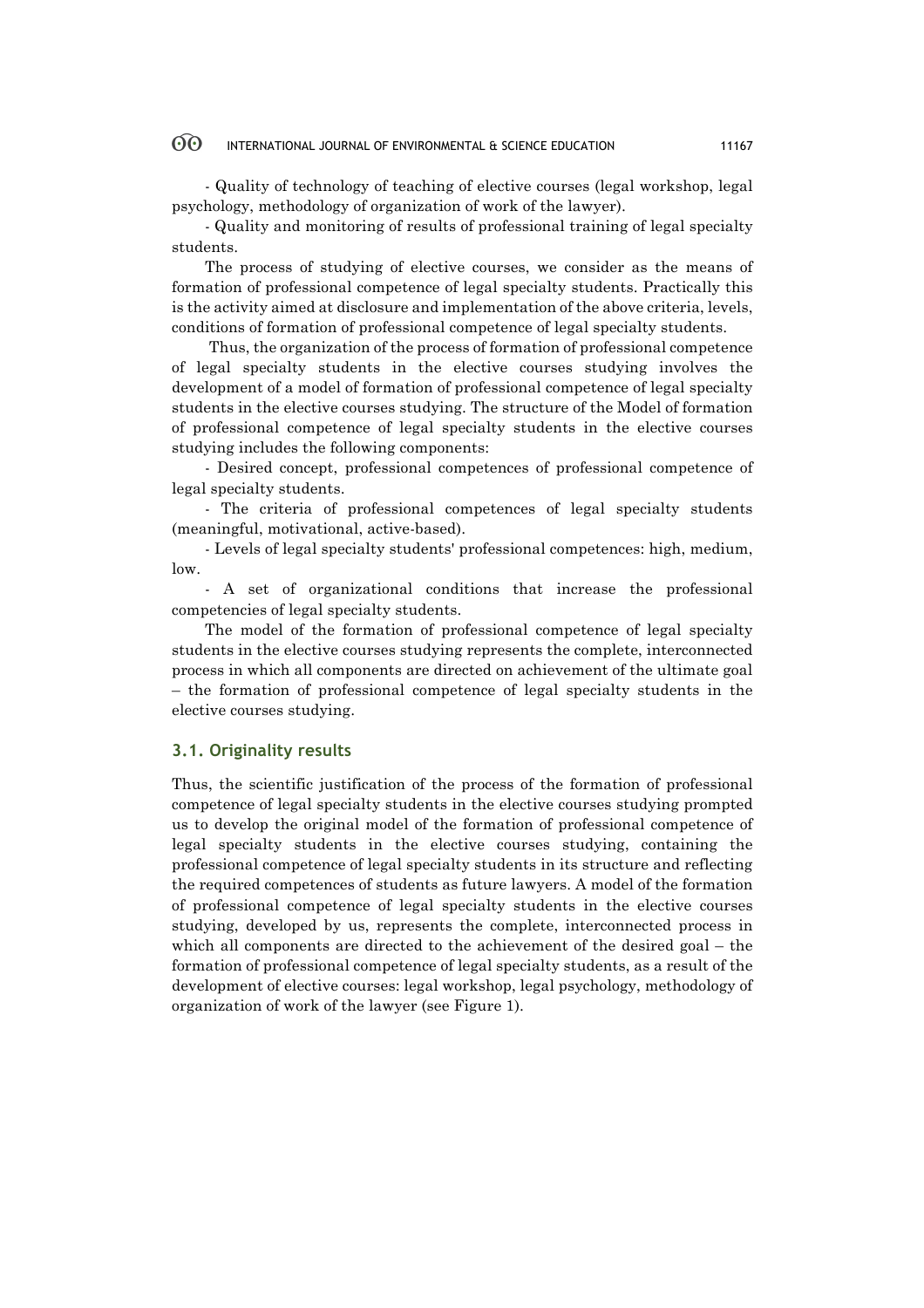

**Figure 1.** The model of the formation of professional competence of legal specialty students in the elective courses studying

The explanation of Figure 1. The model of the formation of professional competence of legal specialty students in the elective courses studying. This model of the formation of professional competence of legal specialty students in the elective courses studying shows the main elements of the process of formation of professional competence of legal specialty students in the elective courses studying together:

I – Professional competences of legal specialty students (to know current legislation and all other sources of law; to be able to combine public and private interests; to be able to allocate the liability for a specific incident; to know the law enforcement practice in general and litigation in particular; to be able to apply the law in the alleged circumstances and to freely navigate in its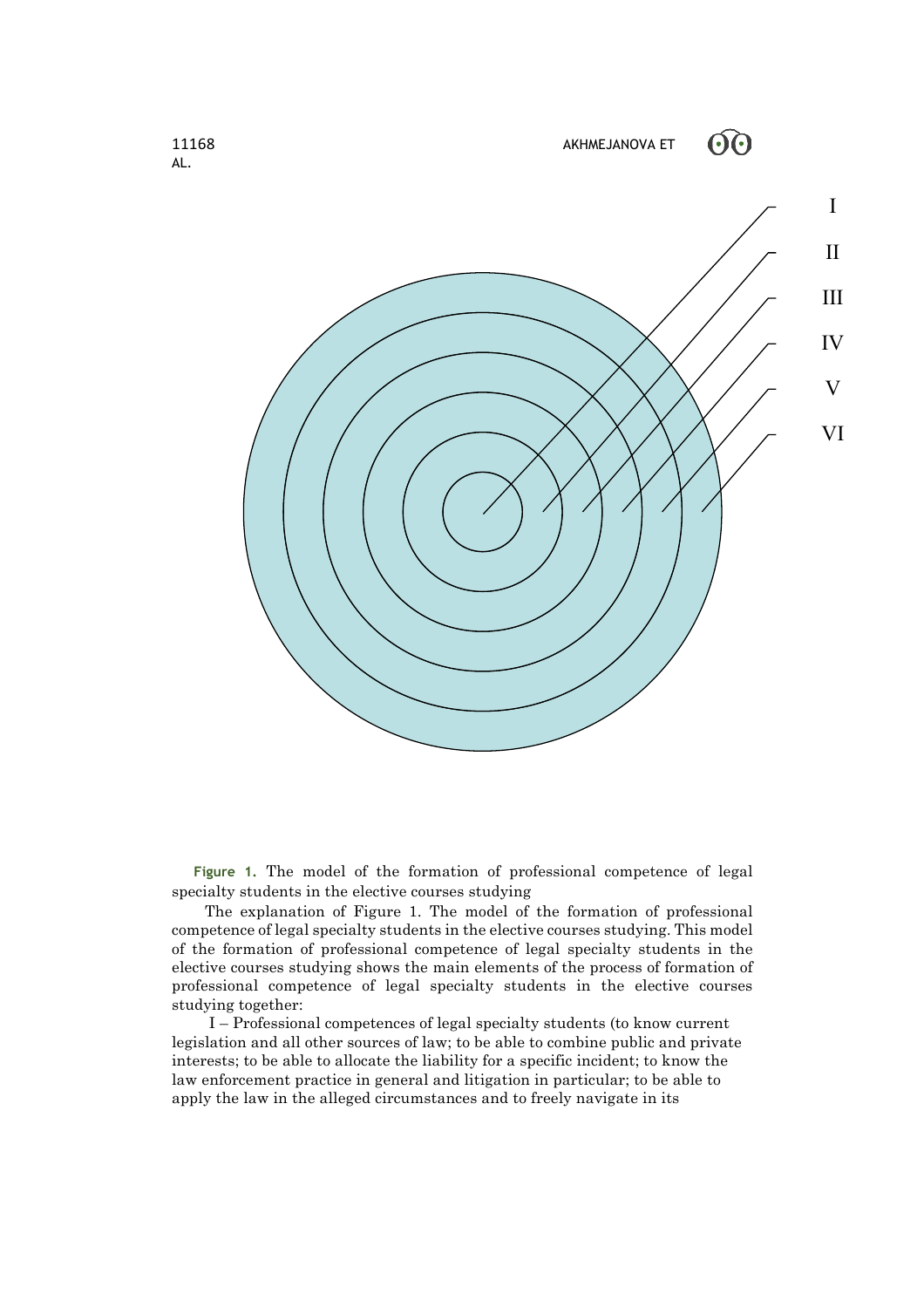hierarchy; to be able to make agreements and documents of a procedural nature and be able to conduct their legal expertise; to have a clear view of the proceedings in judicial and extrajudicial proceedings; to be able to give qualified legal opinions and advice).

II – A complex of organizational conditions that enhance professional competences of students of the legal specialty (quality organization of professional training of students of the legal specialty; quality of the teachers of legal specialty students; quality of technology of teaching of elective courses (legal workshop, legal psychology, methodology of organization of work of the lawyer; quality and the monitoring of results of training of legal specialty students).

III – Criteria of professional competence of legal specialty students (meaningful, motivational, active-based).

IV – Levels of professional competence of legal specialty students: high, medium, low.

V – Elective courses (legal workshop, legal psychology, the methodology of the organization of work of the lawyer): their content allows to meet professional interests in accordance with the content of the discipline and of personal and professional needs of students.

VI – The process of formation of professional competence of legal specialty students in the elective courses studying.

#### **4. Discussion**

In order to test the effectiveness of the developed model of the formation of professional competence of legal specialty students in the elective courses studying, we conducted the experiment. The experiment involved 22 students who were divided into the control (11 students) and experimental group (11 students). During the experiment, we used the methods of interviews with students, teachers, questionnaires, observation; method of generalization of independent characteristics; studying the products of creative activity of students; methods of mathematical and statistical data processing.

Elective courses were applied only in the experimental group. During experimental check of model of formation of professional competence of legal specialty students in the elective courses studying, including the analyzing of the dynamics of the attitude of students as future lawyers to the content of elective courses, we managed to do the following justification: Conducting of the ascertaining stage of experiment allowed us to conclude that there are no significant differences between the students in the control and experimental groups on selected criterion and the levels of professional competence of legal specialty students at the beginning of carrying out forming experiment.

The purpose of the formative experiment was to check in practice a solvency and efficiency of the model of the formation of professional competence of legal specialty students in the elective courses studying. A significant difference between the control group (CG) and experimental group (EG) was the changing of nature and organization of educational activities of the latter due to the implementation of the model of the formation of professional competence of legal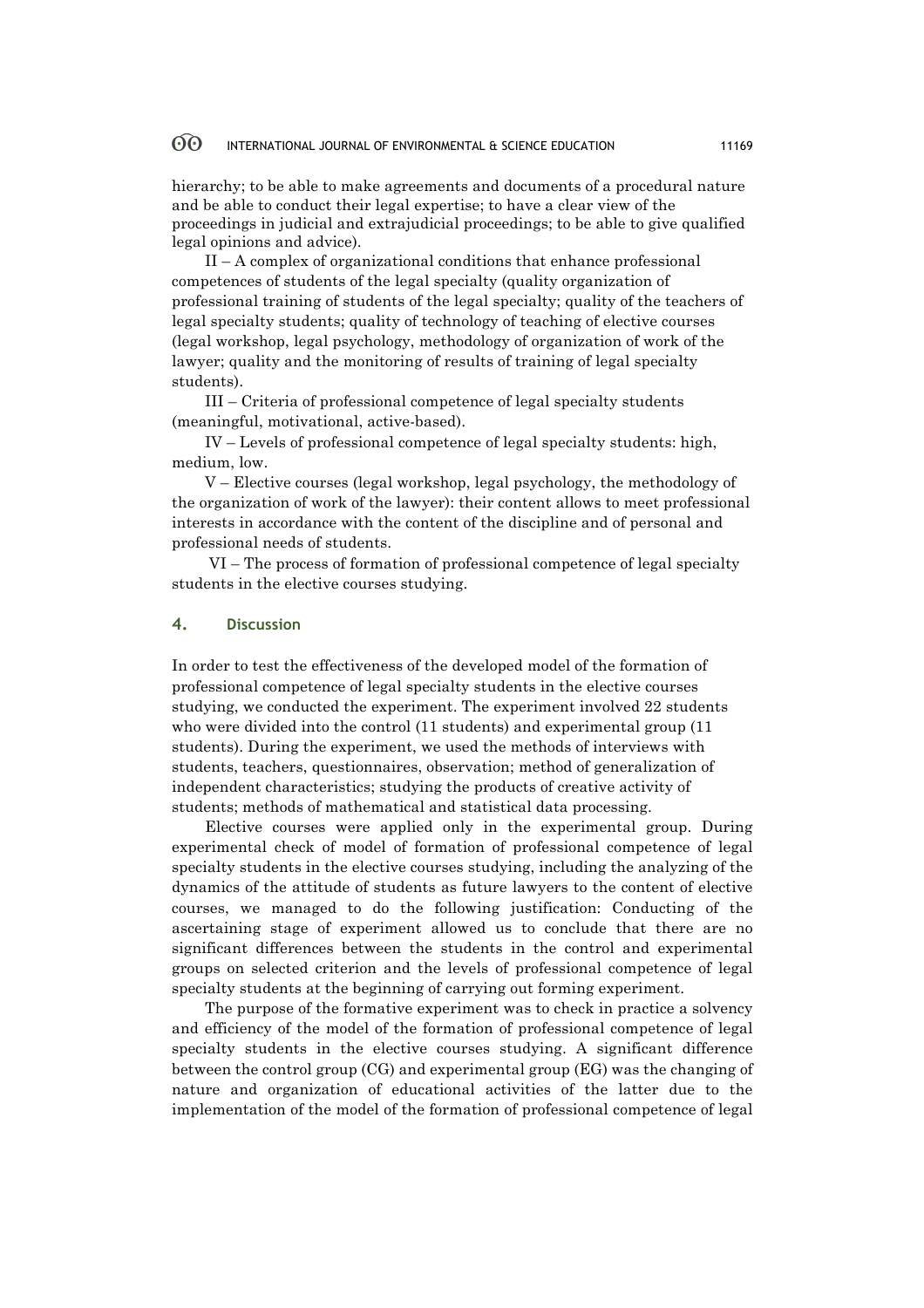## 11170 AKHMEJANOVA ET

ගිල



The statistical analysis of the data obtained as the result of experiment gave the mathematical confirmation of the importance of the model of the formation of professional competence of legal specialty students in the elective courses studying. As the comparative analysis of values for each of the investigated criteria showed, the components of the model have the greatest impact on the quality of the formation of professional competence of legal specialty students as a whole (Table 1).

**Table 1**-The dynamics of the increase in the levels of the formation of professional competences of legal specialty students in the elective courses studying (%)

| Level                                                                        | Prior to the experiment, % |                           | After the experiment, % |                           |
|------------------------------------------------------------------------------|----------------------------|---------------------------|-------------------------|---------------------------|
| formation of<br>professional<br>competence of<br>legal specialty<br>students | Control Group<br>(CG)      | Experimental<br>Group(EG) | Control Group<br>(CG)   | Experimental<br>Group(EG) |
| Low                                                                          | 30                         | 30                        | 29                      | 3                         |
| Medium                                                                       | 62                         | 62                        | 63                      | 65                        |
| High                                                                         | 8                          | 8                         | 8                       | 32                        |

The data given in Table 1 "The dynamics of the increase in the levels of the formation of professional competences of legal specialty students in the elective courses studying (%)" show that after the organization of experimental work in the experimental group were observed dynamics of high (24% increase) and average (3% increase) levels of the formation of professional competence of legal specialty students in the elective courses studying, which confirms the effectiveness of the model of the formation of professional competence of legal specialty students in the elective courses studying and the effectiveness of the conducted pedagogical experiment. Thus, the experiment results proved that the developed model of the formation of professional competence of legal specialty students in the elective courses studying really leads to positive results in the dynamics if all components of this model are implemented in conjunction with the educational process of the University.

# AL.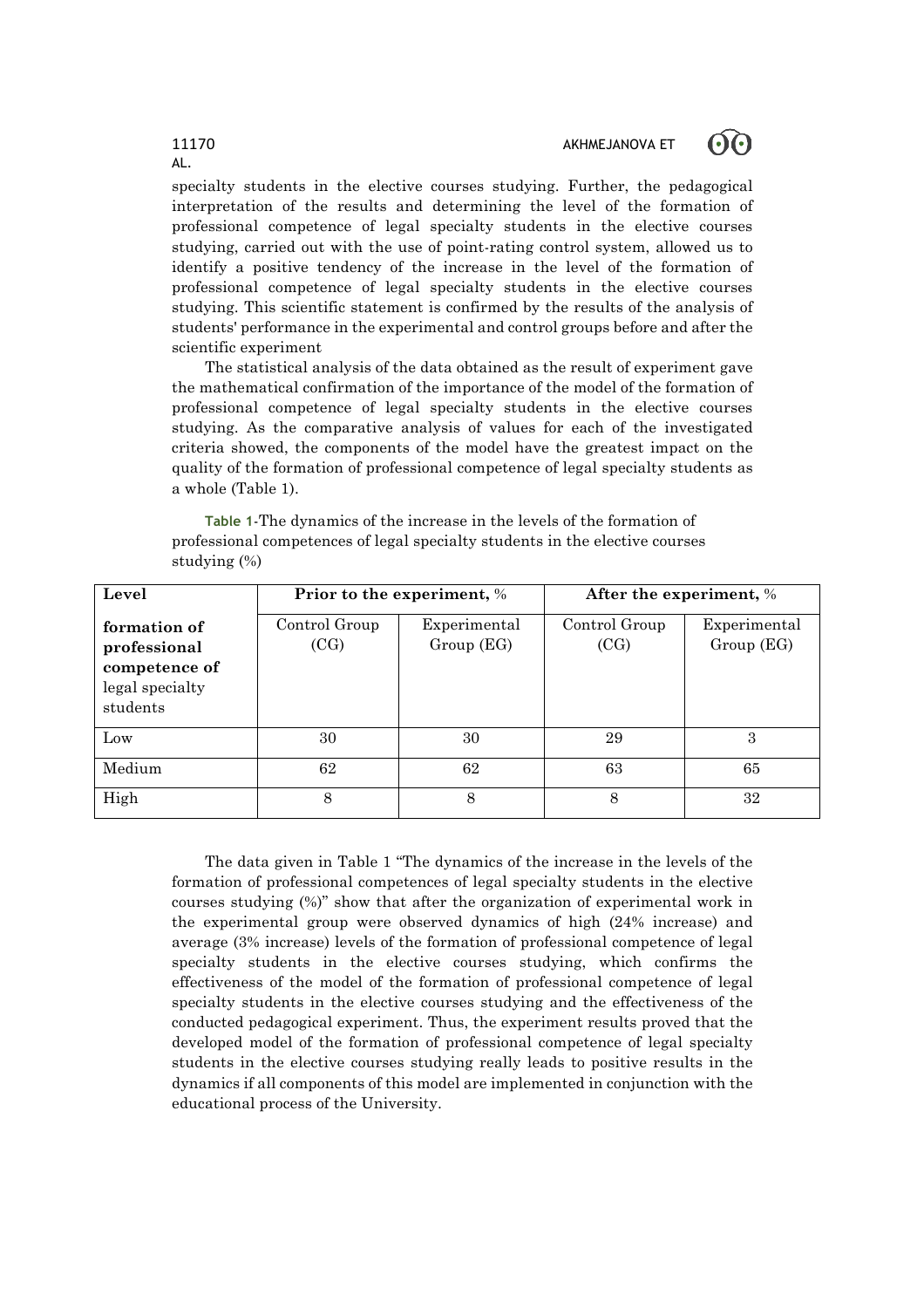## **5. Conclusion**

As a result of the conducted research, we studied and analyzed the scientific problem of the formation of professional competence of legal specialty students in the elective courses studying. We conducted analysis and substantiated the content of professional competence of legal specialty students. We proved that the professional competence of legal specialty students is a characteristic of professional and personal qualities of a student including professional competencies, providing effective and expedient implementation of professional activity, such as knowledge of current legislation and all other sources of law; the ability to combine public and private interests; the ability to allocate that liability for a specific incident; knowledge of law enforcement practice in general and litigation in particular; the skills to apply the law in the alleged circumstances and to freely navigate in its hierarchy; the ability to make agreements and documents of a procedural nature and to conduct their legal expertise; a clear view of the proceedings in judicial and extrajudicial proceedings; the ability to give qualified legal opinion and advice. We proved that this understanding of professional competence of future lawyers creates the scientific basis for the development of the content of elective courses as means of professional training of legal specialty students. In the process of research, we substantiated the value of elective courses in the formation of professional competence of legal specialty students. We proved that the elective courses (legal workshop, legal psychology, methods of organization of work of lawyer) diversify and expand the professional interests of legal specialty students, in accordance with the content of the discipline and of personal and professional needs of students. Our research substantially differs from the research of Kaminskaya, & Ratinov (1974), Nielsen (1994), Ponomarchuk (2011), Svistunov (2008), Zhaparova *et al.* (2013), Berkimbaev *et al.* (2012), Pillai (2016) by the fact that we have developed and introduced an original model of the formation of professional competence of legal specialty students in the elective courses studying in the conditions of the University. The model of the formation of professional competence of legal specialty students in the elective courses studying contains in its structure the main components: criteria, levels, conditions which provide the dynamics of efficiency of the process of the formation of professional competence of legal specialty students in the elective courses studying. In the process of conducted experiment, we proved and substantiated the viability, the usefulness and effectiveness of the developed model of the formation of professional competence of legal specialty students in the elective courses studying. In connection with the received positive results of the experiment, the model of the formation of professional competence of legal specialty students in the elective courses studying is recommended for using in the development of educational standards and programs of universities.

## **References**

Asadullin, R.M., & Ivanov, V.G. (2004). Sistemnyy podkhod v professional'noy podgotovke studentov [System Approach in Training of Students]. Srednee professional'noe obrazovanie, 4, 40-42.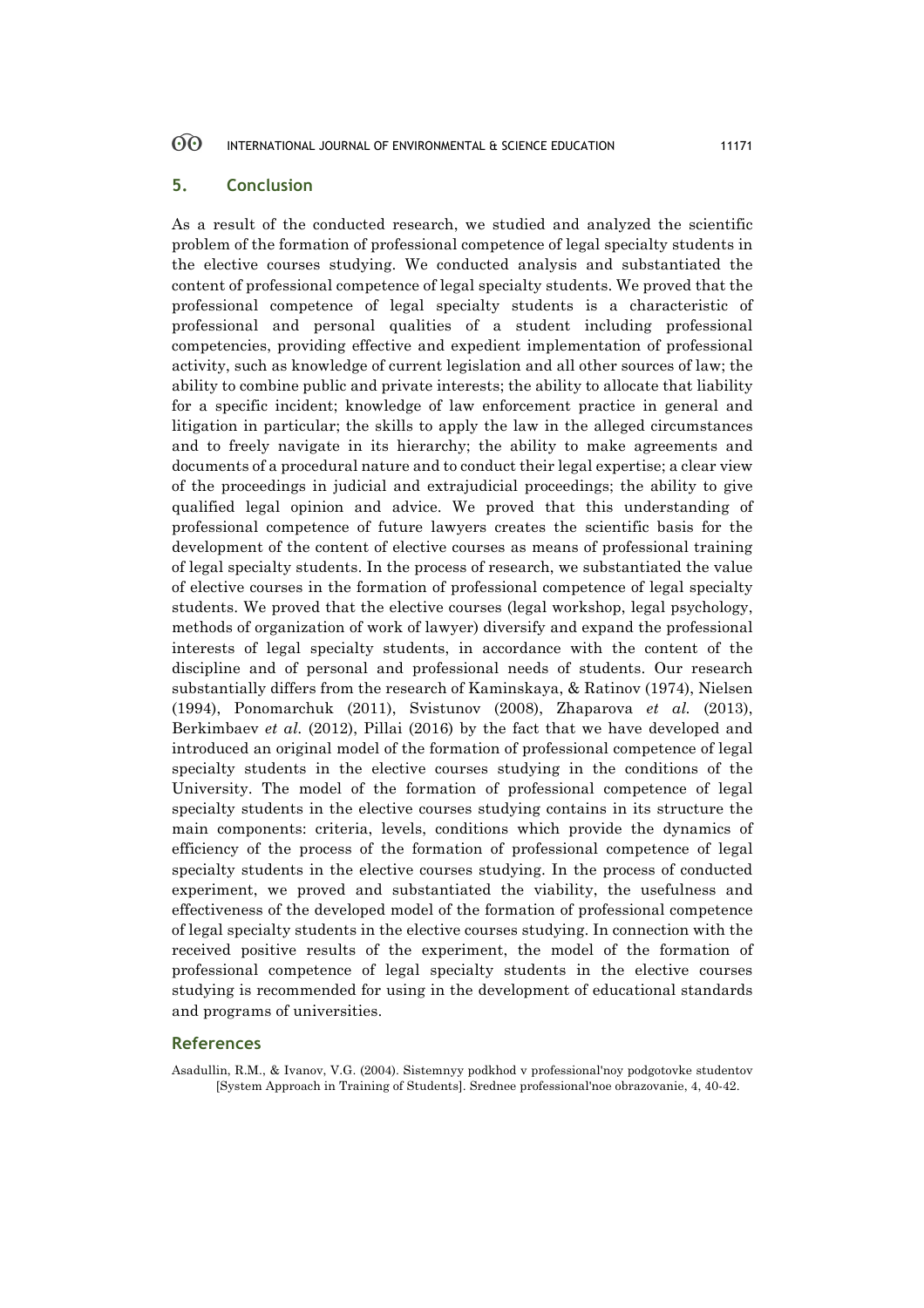

Asenova, N.S., Zhumabaeva, Z.E., Kenenbaeva, M.A., Sakenov, D.Zh., & Toktarbaev D.G. (2013). About Preparation of Students of Higher Education Institution for Professional Activity in the Course of Studying of Elective Disciplines. Life Sci J, 10(10s), 96-100.

Berkimbaev, K.M., Nyshanova, S.T., Kerimbaeva, B.T., & Meyrbekova, G.P. (2012). The Formation of Professional Competencies of Future Specialists. New Educational Review, 30, 271-281.

Chown, A. (1994). Beyond Competence? British Journal of In-Service Education, 20(2), 161 180.

Kramsch, C. (2006). From Communicative Competence to Symbolic Competence. The Modern Language Journal, 90(2), 249-252.

- Day, Ch. (1994). Personal Development Planning: A Different Kind of Competency. British Journal of In-Service Education, 20(3), 287-302.
- Fernandez, N., Dory, V., Ste-Marie, L.-G., Chaput, M., Charlin, B., & Boucher, A. (2012). Varying Conceptions of Competence: An Analysis of How Health Sciences Educators Define Competence. Medical Education, 46(4), 357-365.
- Gifford, S. (1994). Evaluating the Surrey New Teacher Competency Profile. British Journal of In-Service Education, 20(3), 313-326.
- Hutchinson, D. (1994). Competence-Based Profiles for ITT and Induction: The Place of Reflection. British Journal of In-Service Education, 20(3), 303-312.
- Ishanov, P., & Bekmambetova, Z. (2013). Improvement the Process of Professional Education Specialists Training. European Researcher, 46(4-2), 902-906.
- Kaminskaya, V.I., & Ratinov, A.R. (1974). Pravosoznanie kak element pravovoy kul'tury. Pravovaya kul'tura i voprosy pravovogo vospitaniya [Sense of Justice as Part of the Legal Culture. Legal Culture and Issues of Legal Education]. Moscow: Vsesoyuz publishing house. Institute on studying of the reasons and development of measures of the prevention of crime, pp. 62.
- Brown-Rice, K.A., & Furr, S. (2013). Preservice Counselors' Knowledge of Classmates' Problems of Professional Competency. Journal of Counseling & Development, 91(2), 224-233.
- Kenenbaeva, M.A, & Tleulesova, A.Sh. (2013). Preparation of Students for Professional Careers during the Study of Special Courses. Middle-East Journal of Scientific Research, 13(4), 449-454.
- Kerimbaeva, B.T. (2012). K voprosu formirovanii informatsionno-kommunikativnoy kompetentsii budushchikh spetsialistov elektroenergetiki [To the Question of Forming of Informational-Communicative Competence of Future Specialists of Electroenergetics]. Bulletin of Peoples' Friendship University. Series: Informatization of Education, 4, 81-88.
- Kul'kov, S.A. (2013). Gotovnost'' k vyboru variativnykh distsiplin studentami vuza: analiz problemy i puti resheniya pri organizatsii uchebno-vospitatel''nogo protsessa [Readiness to Choice of Variant Disciplines of the University Students: Analysis of Problems and Solutions in the Organization of Teaching and Educational Process]. Modern problems of science and education, 2, 280.
- Kosyanova, O.M. (2008). Kommunikativnaya kompetentnost' kak odna iz osnov kachestvennogo professional'nogo obrazovaniya studentov pravovykh spetsial'nostey [Communicative Competence as One of the Pillars of High-Quality Vocational Training of Students of Legal Specialties]. Science and School, 1, 8-12.
- Fernandez, N., Dory, V., SteMarie, L.G., Chaput, M., Charlin, B., & Boucher, A. (2012).Varying Conceptions of Competence: An Analysis of How Health Sciences Educators Define Competence. Medical Education, 46(4), 357-365.
- Nielsen, S. (1994). The Bilingual LSP Dictionary. Principles and Practice for Legal Language. Gunter Narr Verlag.

Pillai, P.S.A. (2016). Jurisprudence and Legal Theory (3rd ed.). Eastern Book Company.

- Ponomarchuk, P.N. (2011). Formirovanie issledovatel'skoy kompetentsii u studentov yuridicheskikh spetsial'nostey [Formation of Research Competence of Students of Legal Specialties]. Modern problems of science and education, 5, 12.
- Rakhimbekova, G.O., Baigozhina, Z.M., Abdrakhmanova, A.Y., Samatanova, A.R., Orazakova, R.K., Nurtayeva, Z. Z., & Sakenov, J.Z. (2015). Development of Professional Competence in Students of Creative Pedagogical Specialties (Professionally-Oriented Aspect). Life Sci J, 12(1s), 24-28.
- Sakenov, D.Zh., Kushnir. Y.V., Shnaider, Y., & Abdulkhamidova, D.Zh. (2012). Preparation of Students of Higher Education Institution for Professional Activity in the Course of Studying of Pedagogical Disciplines. World Applied Sciences Journal, 19(10), 1431-1436.
- Schantz, E.A. (2012). Professional'naya podgotovka studentov vuza kak tselostnaya pedagogicheskaya sistema [Professional Training of University Students as a Holistic Educational System]. In Materialy Mezhdunarodnoy nauchnoy konferentsii Teoriya i praktika